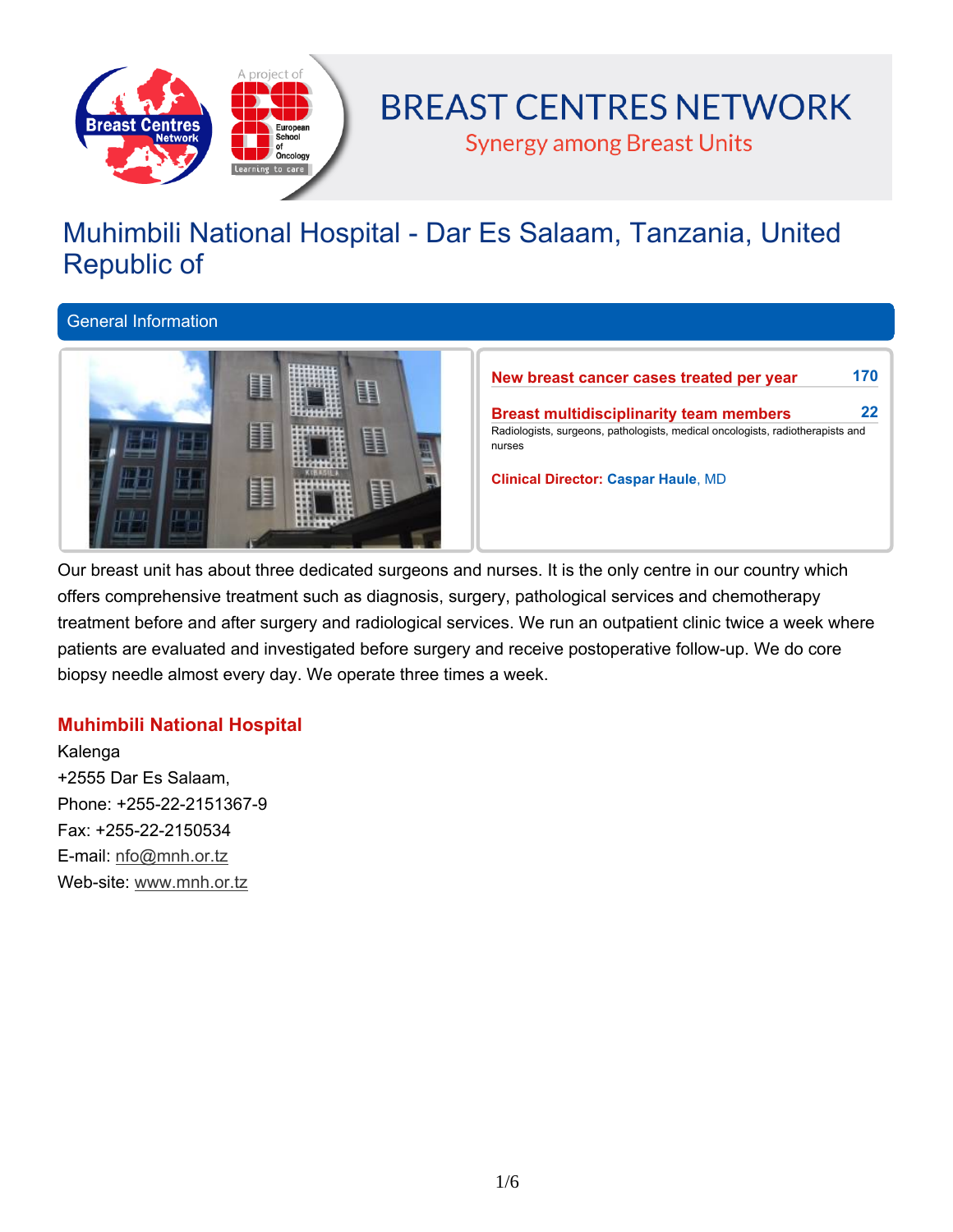Muhimbili National Hospital

# **Available services**

| Radiology                                | Nuclear Medicine                                 | Social Workers                              |
|------------------------------------------|--------------------------------------------------|---------------------------------------------|
| Breast Surgery                           | Rehabilitation                                   | Nutritional Counselling                     |
| Reconstructive/Plastic Surgery           | Genetic Counselling                              | Survivorship Groups                         |
| Pathology                                | Data Management                                  | Sexual Health Counselling                   |
| Medical Oncology                         | Psycho-oncology                                  | Supportive and Palliative Care              |
| Radiotherapy                             | Rreast Nurses                                    | Integrative Medicine                        |
| Radiology                                |                                                  |                                             |
| Dedicated Radiologists<br>$\overline{2}$ | <b>Available imaging equipment</b>               | <b>Available breast tissue sampling</b>     |
| Mammograms per year<br>375               |                                                  | equipment                                   |
| Breast radiographers                     | Mammography                                      |                                             |
| Screening program                        | Ultrasound                                       | Stereotactic Biopsy (Mammography<br>quided) |
| Verification for                         | Magnetic Resonance Imaging (MRI)                 | Core Biopsy (Tru-cut)                       |
| non-palpable breast lesions              |                                                  | Vacuum assisted biopsy                      |
| on specimen                              | Available work-up imaging<br>equipment           |                                             |
| Axillary US/US-guided                    |                                                  | Ultrasound-guided biopsy                    |
| <b>FNAB</b>                              | Computer Tomography                              | Fine-needle aspiration biopsy               |
| <b>Clinical Research</b>                 | Ultrasound                                       | (FNAB, cytology)                            |
|                                          |                                                  | Core Biopsy                                 |
|                                          | Magnetic Resonance Imaging (MRI)                 | $\Box$ Vacuum assisted biopsy               |
|                                          | $\Box$ PET/CT scan                               |                                             |
|                                          | <b>Primary technique for localizing</b>          | MRI-guided biopsy<br>Core Biopsy            |
|                                          | non-palpable lesions                             |                                             |
|                                          |                                                  | Vacuum assisted biopsy                      |
|                                          | Hook-wire (or needle localization)               |                                             |
|                                          | Charcoal marking/tattooing                       |                                             |
|                                          | ROLL: radio-quided occult lesion<br>localization |                                             |

## **Breast Surgery**

| New operated cases per year (benign and malignant) | 190 |
|----------------------------------------------------|-----|
| Dedicated Breast Surgeons                          | 3   |
| Surgeons with more than 50 surgeries per year      |     |
| Breast Surgery beds                                | 30  |
| Breast Nurse specialists                           | 6   |
| Outpatient surgery                                 |     |
| Intra-operative evaluation of sentinel node        |     |
| Reconstruction performed by Breast Surgeons        |     |
| <b>Clinical Research</b>                           |     |

#### **Primary technique for staging the axilla**

- **Axillary lymph node dissection**
- **Sentinel lymph node biopsy:**
- **Blue dye technique**
- **Radio-tracer technique**
- **Blue dye + Radio-tracer**
- **Axillary sampling**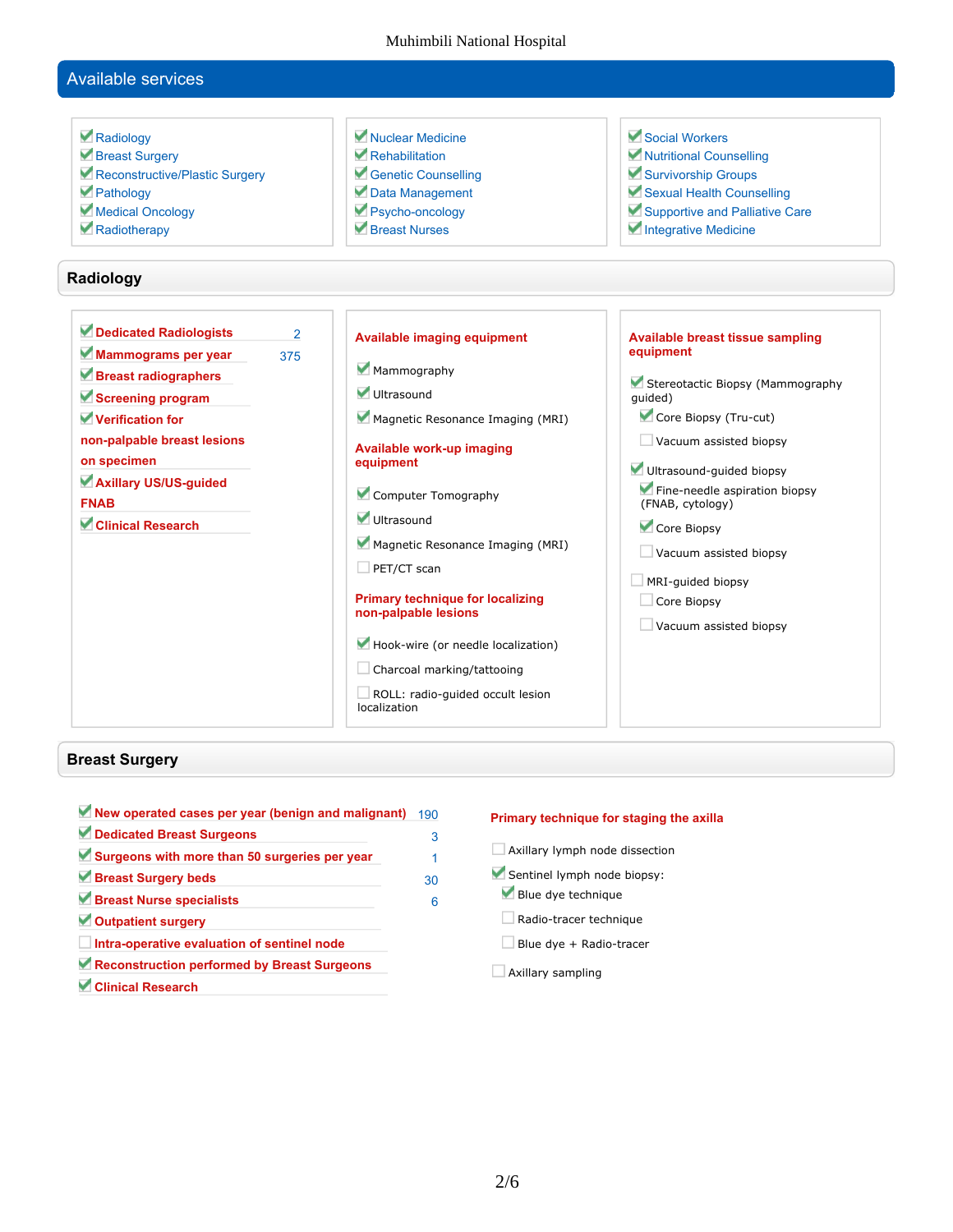# **Reconstructive/Plastic Surgery Reconstructive/Plastic surgeons 3 Immediate Reconstruction available Type of breast reconstructive surgery available Remodelling after breast-conserving surgery Reconstruction after mastectomy: Two-stage reconstruction (tissue expander followed by implant) One-stage reconstruction Autogenous tissue flap Latissimus dorsi flap Transverse rectus abdominis (TRAM) Free-flaps (free TRAM, DIEP, SIEA, gluteal, etc.) Surgery on the contralateral breast for symmetry**

# **Pathology**

| Dedicated Breast Pathologists      | 4 | Other special studies available                                 |
|------------------------------------|---|-----------------------------------------------------------------|
| <b>Available studies</b>           |   | $\Box$ Fluorescence in-situ Hybridization for HER-2 gene (FISH) |
| Cytology                           |   | $\Box$ Oncotype Dx (21-gene assay)                              |
| Haematoxylin & eosin section (H&E) |   | $\Box$ MammaPrint (70-gene microarray)                          |
| Surgical specimen                  |   | Prediction Analysis of Microarray 50-gene set (PAM 50)          |
| Sentinel node<br>Core biopsy       |   | Parameters included in the final pathology report               |
| $\Box$ Frozen section (FS)         |   | Pathology stage (pT and pN)                                     |
| Surgical specimen                  |   | Tumour size (invasive component in mm)                          |
| Sentinel node                      |   | Histologic type                                                 |
| Immunohistochemistry stain (IHC)   |   | Tumor grade                                                     |
| Estrogen receptors                 |   | ER/PR receptor status                                           |
| Progesterone receptors             |   | HER-2/neu receptor status                                       |
| $HER-2$                            |   | Peritumoural/Lymphovascular invasion                            |
| $\Box$ Ki-67                       |   | Margin status                                                   |

## **Medical Oncology**

| Dedicated Breast Medical Oncologists |  |
|--------------------------------------|--|
| Outpatient systemic therapy          |  |
| Clinical Research                    |  |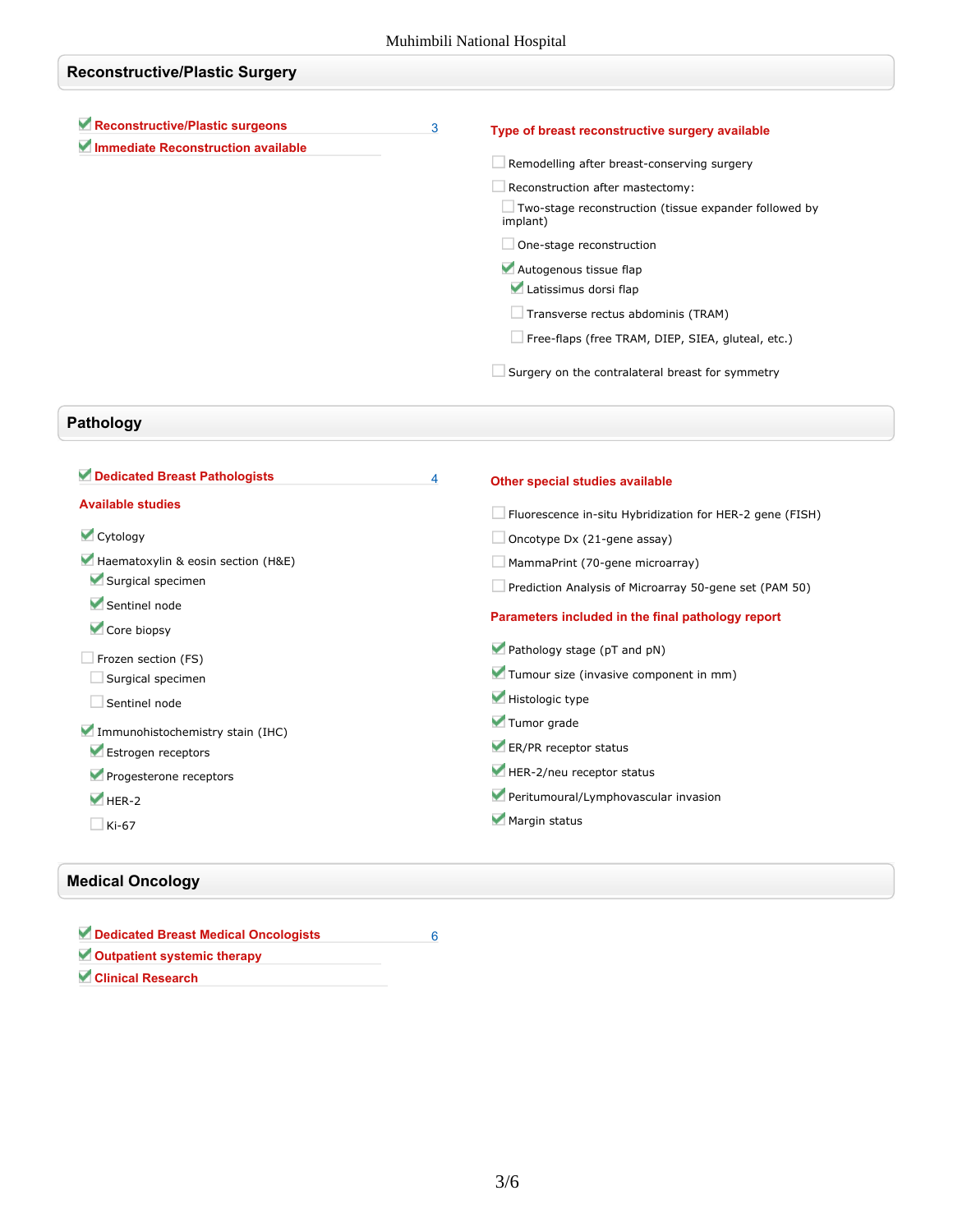# **Radiotherapy Dedicated Radiation Oncologists Clinical Research Available techniques after breast-conserving surgery (including experimental) Whole-Breast RT (WBRT) Partial breast irradiation (PBI): External beam PBI Interstitial brachytherapy Targeted brachytherapy (MammoSite, SAVI applicator, other devices) Intra-operative RT (IORT)**

### **Multidisciplinary Meeting (MDM) / Tumour Board (TB)**

| <b>Regular MDM/TB for case management discussion</b> | Specialties/services participating in MDM/TB |
|------------------------------------------------------|----------------------------------------------|
| Twice a week                                         | Radiology                                    |
| <b>Weekly</b>                                        | Breast Surgery                               |
| Every two weeks                                      | Reconstructive/Plastic Surgery               |
| Other Schedule                                       | Pathology                                    |
| <b>Cases discussed at MDM/TB</b>                     | Medical Oncology                             |
|                                                      | Radiotherapy                                 |
| Preoperative cases<br>v<br>Postoperative cases       | <b>Genetic Counselling</b>                   |
|                                                      | Breast Nurse Service                         |
|                                                      | Psycho-oncology                              |

## **Further Services and Facilities**

#### **Nuclear Medicine**

- **Bone scan**
- **Positron Emission Tomography (PET)**
- **PET/CT scan**

#### **Rehabilitation**

- **Prosthesis service**
- **Physiotherapy**
- **Lymph-oedema treatment**

#### **Genetic Counselling**

**Specialist Providing Genetic Counselling/Risk assessment service:**

- **Dedicated Clinical Geneticist**
- **Medical Oncologist**
- **Breast Surgeon**
- **General Surgeon**
- **Gynaecologist**
- **Genetic Testing available**
- **Surveillance program for high-risk women**

#### **Data Management**

- **Database used for clinical information**
- **Data manager available**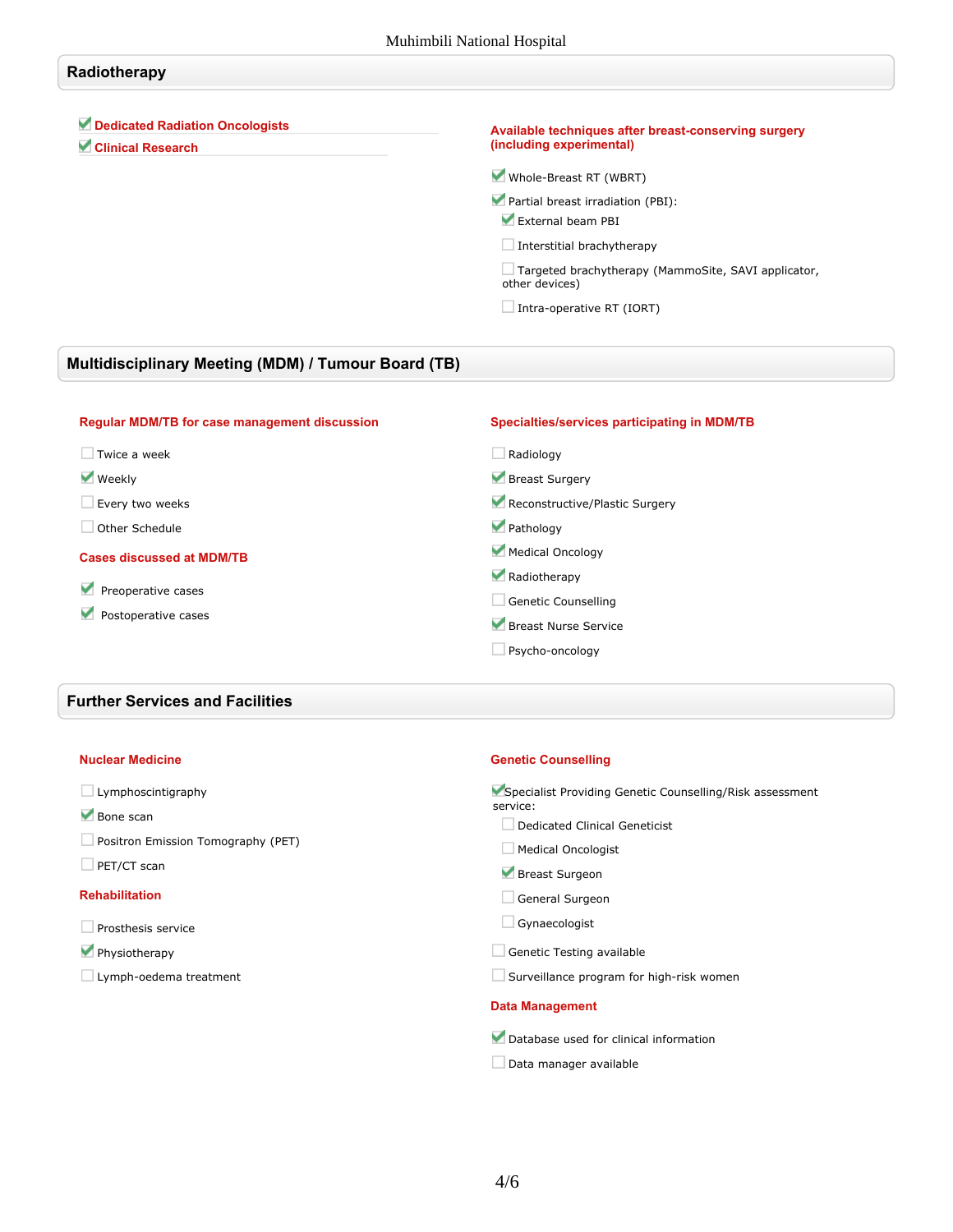### Muhimbili National Hospital

| <b>Contact details</b>        |                                        |                            |                |
|-------------------------------|----------------------------------------|----------------------------|----------------|
| <b>Clinical Director</b>      |                                        |                            |                |
| Caspar Haule, MD              | General Surgeon/Head of Breast<br>Unit | casparhaulemd@gmail.com    | +255712689371  |
| Radiology                     |                                        |                            |                |
| Musa Balowa, MD               | Lecturer                               | balowamusa@gmail.com       | +2556256630445 |
| <b>Breast Surgery</b>         |                                        |                            |                |
| Charles Komba, MD             | General Surgeon                        | kombacharlesones@gmail.com | +255714236066  |
| <b>Reconstructive Surgery</b> |                                        |                            |                |
| Edwin Mrema, MD               | Plastic Surgeon                        | edwin_mrema@yahoo.co.uk    | +255657105056  |
| Pathology                     |                                        |                            |                |
| Asafu Munema, MD              | Pathologist                            | asafumunema@gmail.com      | +255716613188  |
| <b>Medical Oncology</b>       |                                        |                            |                |
| Alfred Mayani, MD             | Oncologist                             | alfrema09@gmail.com        | +255715623637  |
| Radiotherapy                  |                                        |                            |                |
| Yemela Ndibalema, MD          | Radiation Oncologist                   | yeme.ndiba@yahoo.couk      | +255684953388  |